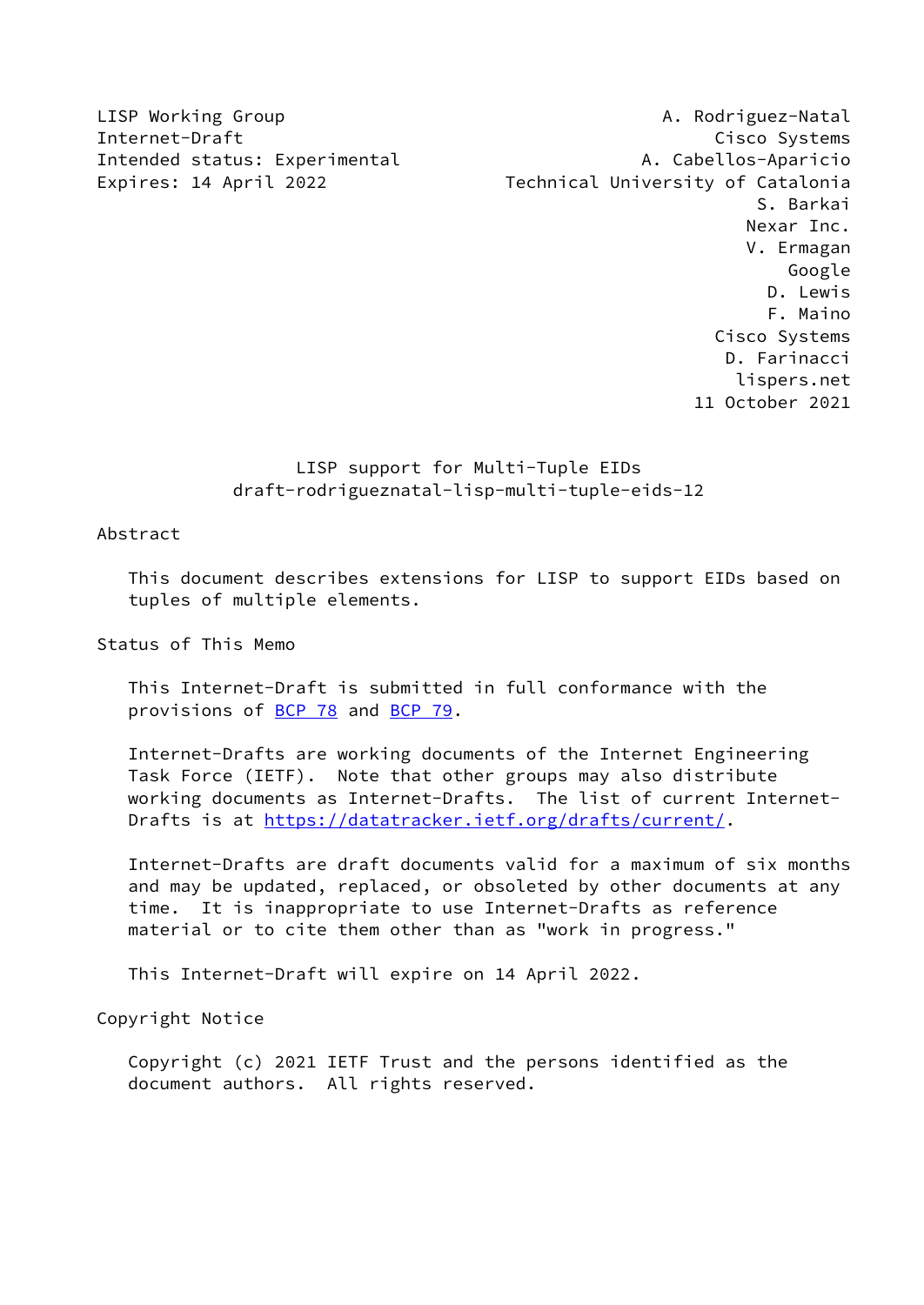### <span id="page-1-1"></span>Internet-Draft LISP-Multi-Tuple-EIDs October 2021

This document is subject to [BCP 78](https://datatracker.ietf.org/doc/pdf/bcp78) and the IETF Trust's Legal Provisions Relating to IETF Documents ([https://trustee.ietf.org/](https://trustee.ietf.org/license-info) [license-info](https://trustee.ietf.org/license-info)) in effect on the date of publication of this document. Please review these documents carefully, as they describe your rights and restrictions with respect to this document. Code Components extracted from this document must include Simplified BSD License text as described in Section 4.e of the **[Trust Legal Provisions](https://trustee.ietf.org/license-info)** and are provided without warranty as described in the Simplified BSD License.

## Table of Contents

|                                                                                 | $\overline{2}$ |
|---------------------------------------------------------------------------------|----------------|
| $1.1$ . Requirements Language                                                   | $\overline{2}$ |
| 2.                                                                              | $\overline{3}$ |
| 3.<br>Overview $\ldots \ldots \ldots \ldots \ldots \ldots \ldots \ldots \ldots$ | $\overline{3}$ |
| $\underline{4}$ . Protocol Operation with Extended-EIDs                         | $\overline{3}$ |
|                                                                                 | $\overline{4}$ |
|                                                                                 | $\overline{4}$ |
|                                                                                 | $\overline{5}$ |
| $5.1$ . 5-Tuple                                                                 | $\overline{5}$ |
|                                                                                 | $\overline{5}$ |
|                                                                                 | $\overline{5}$ |
|                                                                                 | 6              |
| $\overline{1}$ . Mapping Databases for Extended-EIDs                            | $\overline{1}$ |
|                                                                                 | $\overline{1}$ |
|                                                                                 | $\overline{1}$ |
|                                                                                 | $\overline{1}$ |
| 9.                                                                              | $\mathbf{I}$   |
| 10.                                                                             | $\overline{1}$ |
|                                                                                 | $\overline{1}$ |
|                                                                                 | $\mathbf{I}$   |
|                                                                                 | 8              |
|                                                                                 |                |

# <span id="page-1-0"></span>[1](#page-1-0). Introduction

 This document describes how LISP handles lookups based on Extended- EIDs, i.e. tuples of n elements. Particularly it describes how the Tunnel Routers and the Mapping System operate when Extended-EIDs are in place, the different types of Extended-EIDs defined so far, how the lookup is performed for each Extended-EID type and which mapping databases are recommended to use depending on the kind of Extended- EIDs used.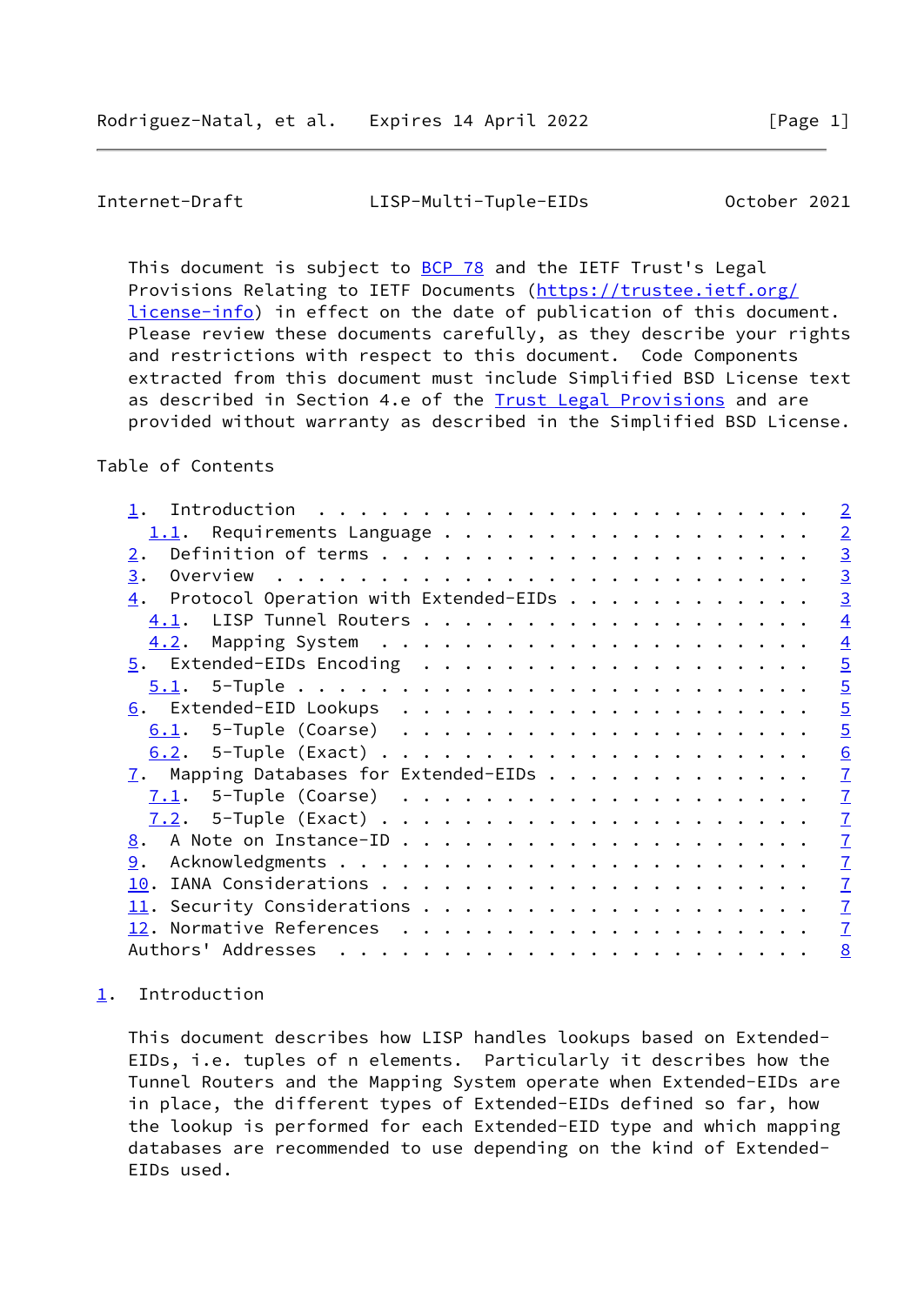#### <span id="page-2-0"></span>[1.1](#page-2-0). Requirements Language

 The key words "MUST", "MUST NOT", "REQUIRED", "SHALL", "SHALL NOT", "SHOULD", "SHOULD NOT", "RECOMMENDED", "MAY", and "OPTIONAL" in this document are to be interpreted as described in [RFC 2119 \[RFC2119](https://datatracker.ietf.org/doc/pdf/rfc2119)].

Rodriguez-Natal, et al. Expires 14 April 2022 [Page 2]

<span id="page-2-2"></span>

| Internet-Draft | LISP-Multi-Tuple-EIDs | October 2021 |
|----------------|-----------------------|--------------|
|                |                       |              |

- <span id="page-2-1"></span>[2](#page-2-1). Definition of terms
	- $*$  n-tuple: The term n-tuple is used in this document to describe the set of n elements present in a data packet (e.g. IP address, port, protocol) that can be used to identify unequivocally a packet or a set of packets.
	- $*$  5-tuple: The term 5-tuple is used in this document to describe the set comprised by 5 elements, being these the source IP address, the destination IP address, the level 4 protocol number, the level 4 protocol source port and the level 4 protocol destination port of a data packet.
	- \* Extended-EID: This document uses the term Extended-EID to refer to any n-tuple (including a 5-tuple) used in a EID role. See as well [[RFC8111\]](https://datatracker.ietf.org/doc/pdf/rfc8111)
	- $*$  Flow: The term flow is used in this document to refer to the sequence of packets identified by the same n-tuple.
	- \* MT-[xTR, RTR, MS, MR]: A LISP [xTR, RTR, MS, MR] that supports the enhanced operation for Multi-Tuple Extended-EIDs described in this document.
	- \* MT-TR: A LISP tunnel router (e.g. xTR, RTR) that supports the enhanced operation for Multi-Tuple Extended-EIDs described in this document, e.g. MT-xTR, MT-RTR.

 The rest of the terms are defined in their respective documents. See the LISP specification [\[I-D.ietf-lisp-rfc6833bis](#page-8-0)] for most of the definitions, [\[RFC8060](https://datatracker.ietf.org/doc/pdf/rfc8060)] for LCAF and [\[I-D.ietf-lisp-te](#page-8-1)] for RTR.

<span id="page-2-3"></span>[3](#page-2-3). Overview

 This document describes extensions for LISP to support Multi-Tuple Extended-EIDs. Protocol operation follows the specification defined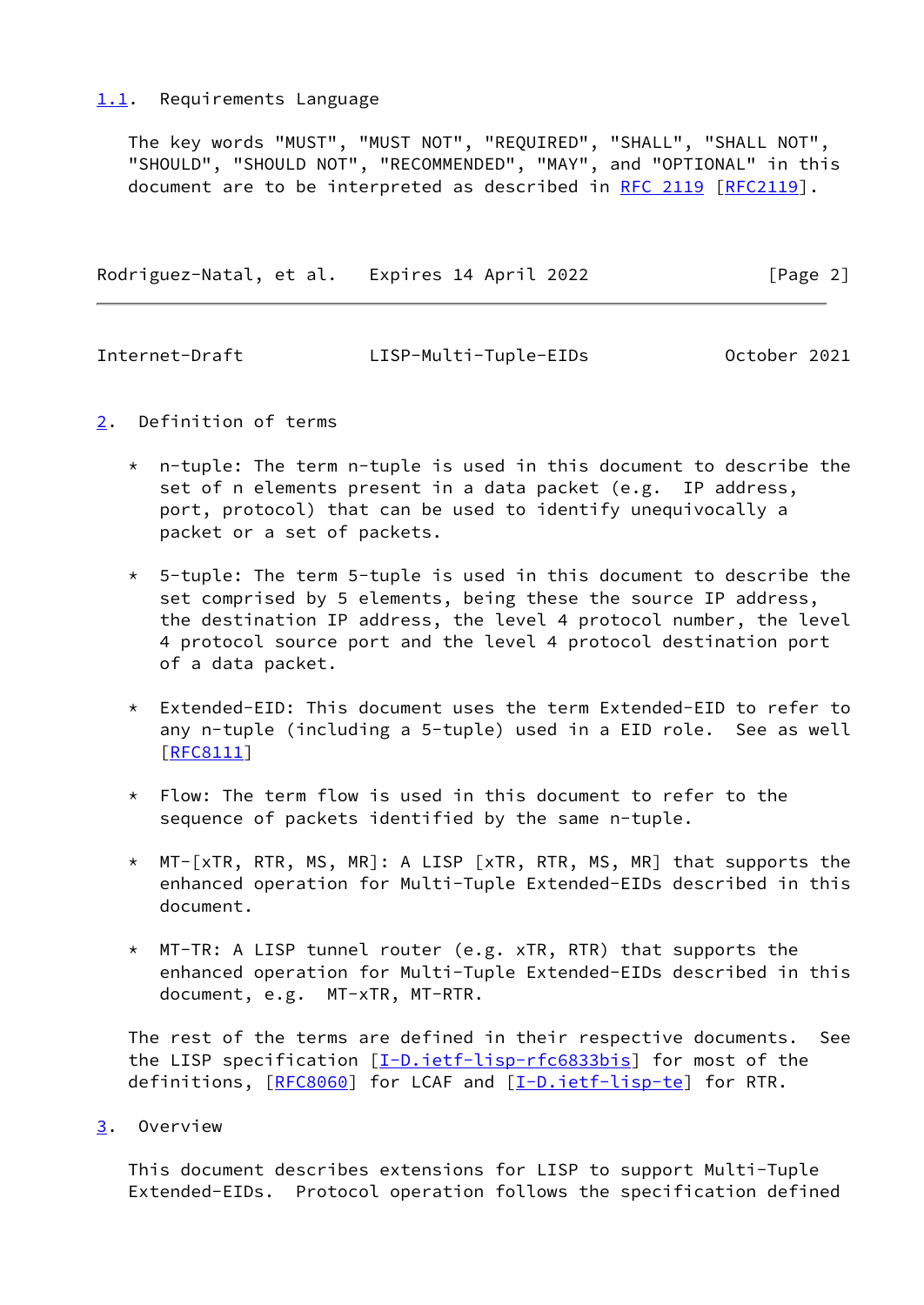on [[I-D.ietf-lisp-rfc6833bis\]](#page-8-0) except for the following. Besides of IP mappings, a Mapping System can store Extended-EID mappings. Being Extended-EID a n-tuple identifying a flow. LISP routers perform look-ups based on these Extended-EIDs, instead of on destination IPs. Apart from using n-tuples instead of IPs, retrieving information from the Mapping System follows LISP standard mechanisms (i.e. Map-Request, Map-Reply).

<span id="page-3-0"></span>[4](#page-3-0). Protocol Operation with Extended-EIDs

Rodriguez-Natal, et al. Expires 14 April 2022 [Page 3]

<span id="page-3-2"></span>Internet-Draft LISP-Multi-Tuple-EIDs October 2021

#### <span id="page-3-1"></span>[4.1](#page-3-1). LISP Tunnel Routers

 LISP tunnel routers with enhanced operation for Multi-Tuple Extended- EIDs, or MT-TRs (MT-xTRs and MT-RTRs), behave as specified on and [\[I-D.ietf-lisp-rfc6833bis](#page-8-0)], with the particularity that MT-TRs perform mapping lookups based on Extended-EIDs (n-tuples).

 Any MT-TR must keep an internal map-cache indexed by Extended-EIDs. When a MT-TR receives a packet to encapsulate, it extracts the fields required by the n-tuple lookup in use and stores them in an Extended- EID structure. In the case of a 5-tuple lookup, it will extract the source address, destination address, level 4 protocol, source port (if any) and destination port (if any) from the packet. The MT-TR uses the Extended-EID to perform a look-up into the map-cache. The lookup process must follow the procedure described in section [Section 6](#page-4-4). If there is an entry on the map-cache that matches the Extended-EID, the MT-TR retrieves the mapping information, selects a destination RLOC and encapsulates the packet, as defined in [\[I-D.ietf-lisp-rfc6833bis](#page-8-0)]

 If the map-cache of the MT-TR contains no entry for the Extended-EID, the MT-TR sends a Map-Request to a MT-MR. The MT-TR MUST be provisioned with the RLOC of at least one MT-MR. The Map-Request sent carries the Extended-EID (encoded in the specific LCAF for that Extended-EID type) in the EID-prefix field of the Map-Request. This Map-Request will eventually trigger a Map-Reply to be sent back the requester MT-TR, see section [Section 4.2](#page-4-0). This Map-Reply carries an Extended-EID on the EID-prefix field. The MT-TR stores, as defined in [[I-D.ietf-lisp-rfc6833bis\]](#page-8-0), the mapping for the Extended-EID.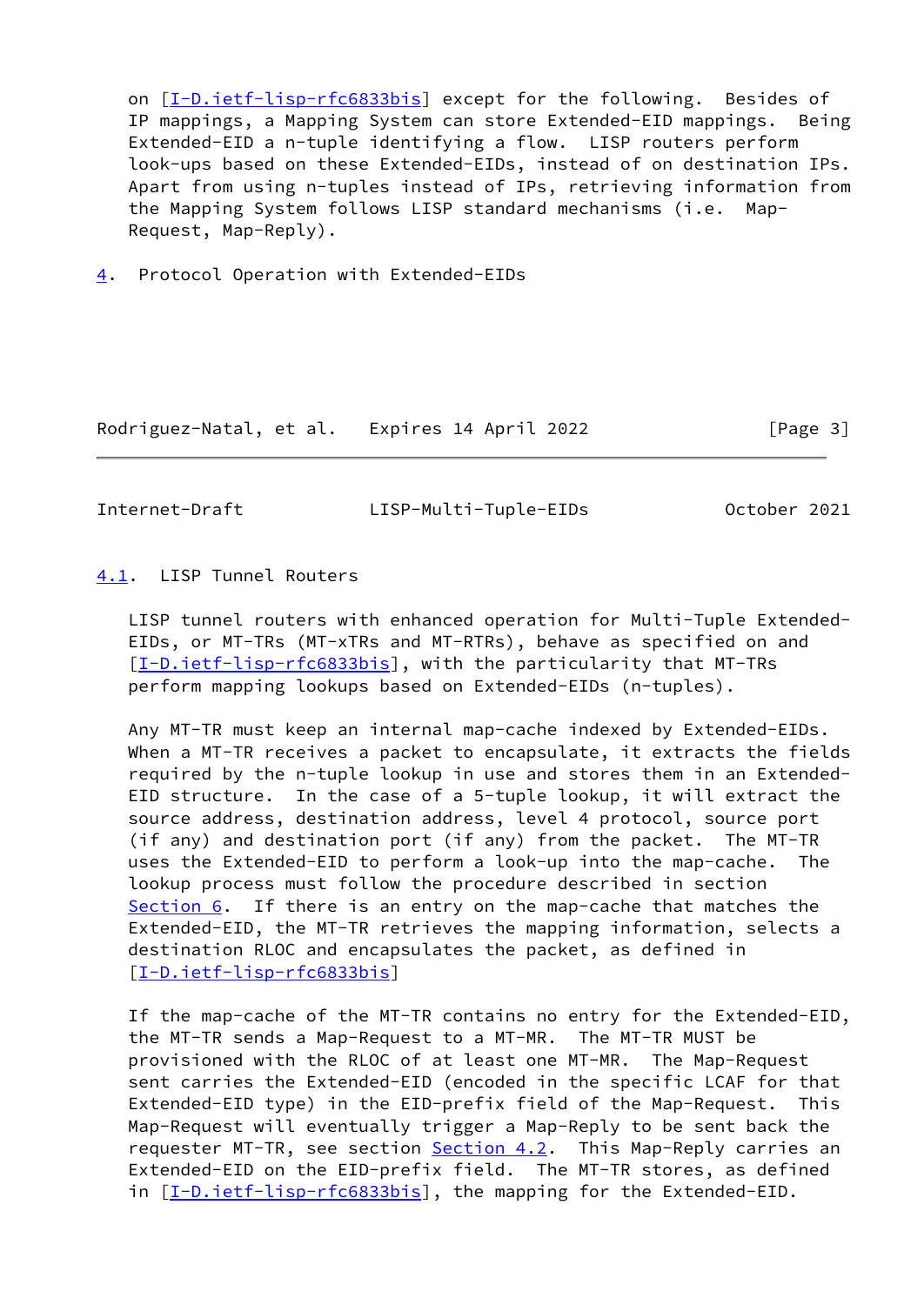#### <span id="page-4-0"></span>[4.2](#page-4-0). Mapping System

 Mapping System elements (comprising Map Servers and Map Resolvers) behave as specified on [\[I-D.ietf-lisp-rfc6833bis](#page-8-0)] when implementing enhanced Multi-Tuple Extended-EIDs operation, with the particularity that MT-MRs resolve Map-Requests based on Extended-EIDs and MT-MSs store mappings indexed by Extended-EIDs.

 MT-MRs must be capable of processing Map-Requests with an Extended- EID on the EID-prefix field, of finding the appropriate MT-MS for the Extended-EID and of forwarding the Map-Request to it. This is done according to the lookup rules described in section [Section 6](#page-4-4) and using the mapping database described in section [Section 7](#page-6-1) which differs depending on the specific Extended-EID.

 LISP elements must perform the mapping update mechanisms defined in [\[I-D.ietf-lisp-rfc6833bis](#page-8-0)] (e.g, SMR) using as EID the Extended-EID.

Rodriguez-Natal, et al. Expires 14 April 2022 [Page 4]

<span id="page-4-2"></span>Internet-Draft LISP-Multi-Tuple-EIDs October 2021

<span id="page-4-1"></span>[5](#page-4-1). Extended-EIDs Encoding

 This section describes the Extended-EID types defined so far and the LCAFs to support them.

<span id="page-4-3"></span>[5.1](#page-4-3). 5-Tuple

 The 5-tuple LCAF is a combination of Application Data Type 4 and Source/Dest Type 12 LCAFs. Experimental deployment may indicate that a specific 5-tuple type LCAF is necessary.

<span id="page-4-4"></span>[6](#page-4-4). Extended-EID Lookups

 This section describes the lookup process to be followed when using Extended-EID. At this point, this document only covers 5-tuple kind of Extended-EID lookups (with options for coarse or exact lookup). It is expected to include lookup mechanism for n-tuple lookups with more complex protocol combinations.

<span id="page-4-5"></span>[6.1](#page-4-5). 5-Tuple (Coarse)

When using a coarse lookup for 5-tuple, the encoding described in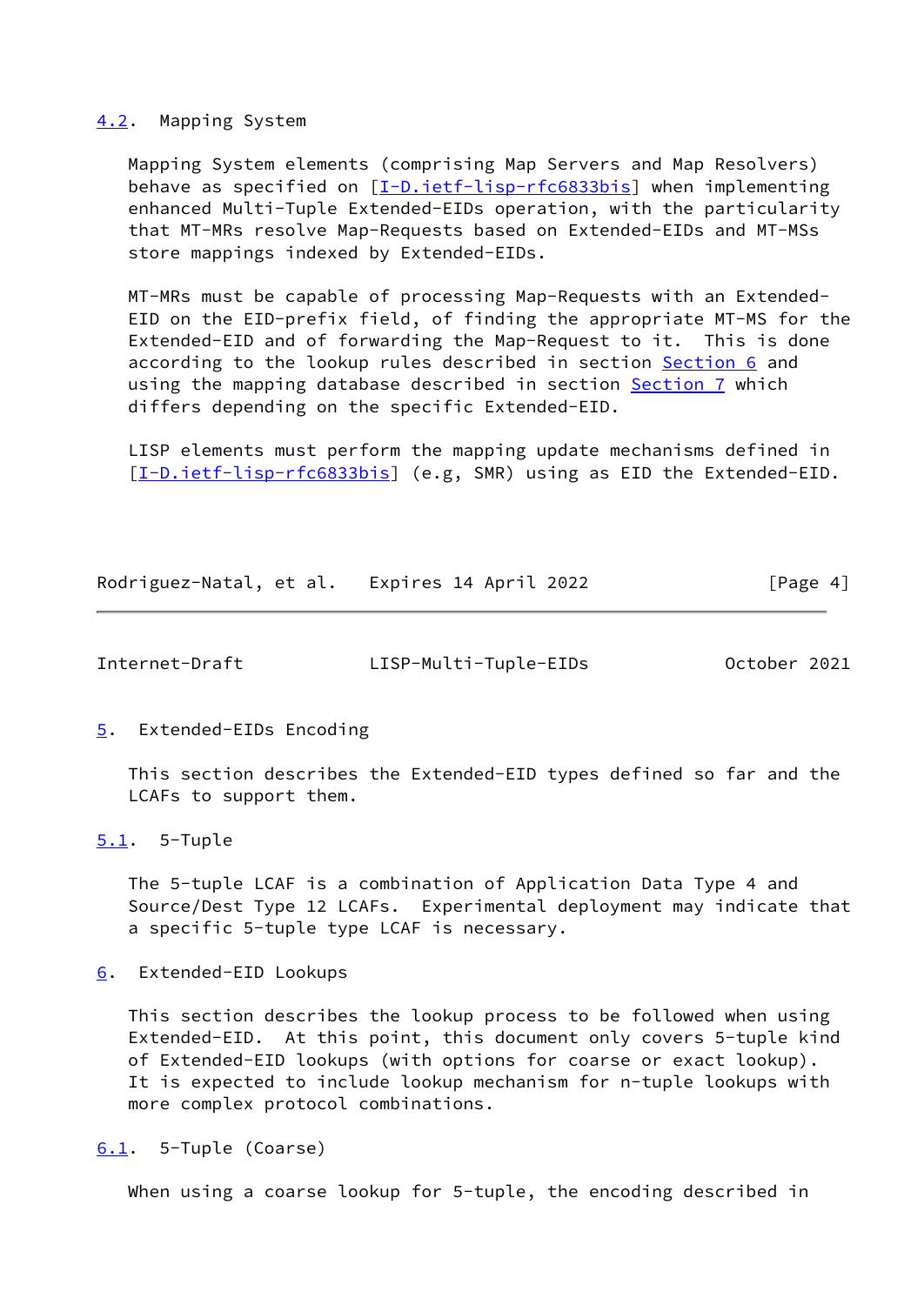[Section 5.1](#page-4-3) is used to carry the Extended-EID. Note that a coarse lookup also covers exact lookups. The lookup is (logically) done at steps, one per each element of the tuple. The lookup MUST follow this strict order:

- (1) Destination address
- (2) Source address
- (3) Protocol number
- (4) Destination port
- (5) Source port

 This means that for a given 5-tuple, the lookup process will first select from the available 5-tuples present in the system, the ones that match the destination address. Among them, those that also match the source address. This is iterated for the rest of the elements in the tuple. If a 5-tuple matches several entries, then the one with the longest prefix match or shortest port-range has priority. To clarify the process an example is provided below.

 Suppose that a MT-MS stores the mappings indexed by the tuples (A), (B), (C), (D) and (E), and that it receives Map-Request messages carrying the Extended-EIDs  $(T)$ ,  $(U)$ ,  $(V)$ ,  $(W)$ ,  $(X)$  and  $(Y)$ .

| Rodriguez-Natal, et al. Expires 14 April 2022 | [Page 5] |
|-----------------------------------------------|----------|
|                                               |          |

<span id="page-5-0"></span>Internet-Draft LISP-Multi-Tuple-EIDs October 2021

| dst-add                                                                                                                                                                    | src-add                                                        | pr                | dst-prt                                   | src-prt                              |                   |
|----------------------------------------------------------------------------------------------------------------------------------------------------------------------------|----------------------------------------------------------------|-------------------|-------------------------------------------|--------------------------------------|-------------------|
| $(A)$ $[1.1.1.0/24, 2.2.0.0/16, 17, 1000-3000, 1000-3000]$<br>$(B)$ $[1.1.0.0/16, 2.2.2.0/24, 17, 1000-3000,$<br>$(C)$ $[3.3.3.0/24, 4.4.4.0/24, 6, 4000-4500, 7000-8000]$ |                                                                |                   |                                           | 1000-3000]                           |                   |
| $(D)$ $[3.3.3.0/24, 4.4.4.0/24, 6, 4000-6000, 7000-8000]$<br>$(E)$ [5.5.5.0/24, 6.6.6.0/24, 17, 0-65535, 0-65535]                                                          |                                                                |                   |                                           |                                      |                   |
| $(T)$ [ 1.1.1.8,<br>$(U)$ [ 1.1.8.8,<br>$(V)$ [ 1.1.8.8,<br>$(W)$ [ 3.3.3.3,<br>$(X)$ $[3.3.3.3]$ ,                                                                        | 2.2.2.9,<br>2.2.9.9,<br>2.2.2.9,<br>4.4.4.4, 6,<br>4.4.4.4, 6, | 17,<br>17,<br>17, | 2000,<br>2000,<br>2000,<br>4300,<br>5000, | 2000<br>2000<br>2000<br>7500<br>7500 | $\mathbb{I}$<br>1 |
| $(Y)$ [ 5.5.5.5,                                                                                                                                                           | 6.6.6.6,                                                       | 17,               | 6000,                                     | 6000                                 |                   |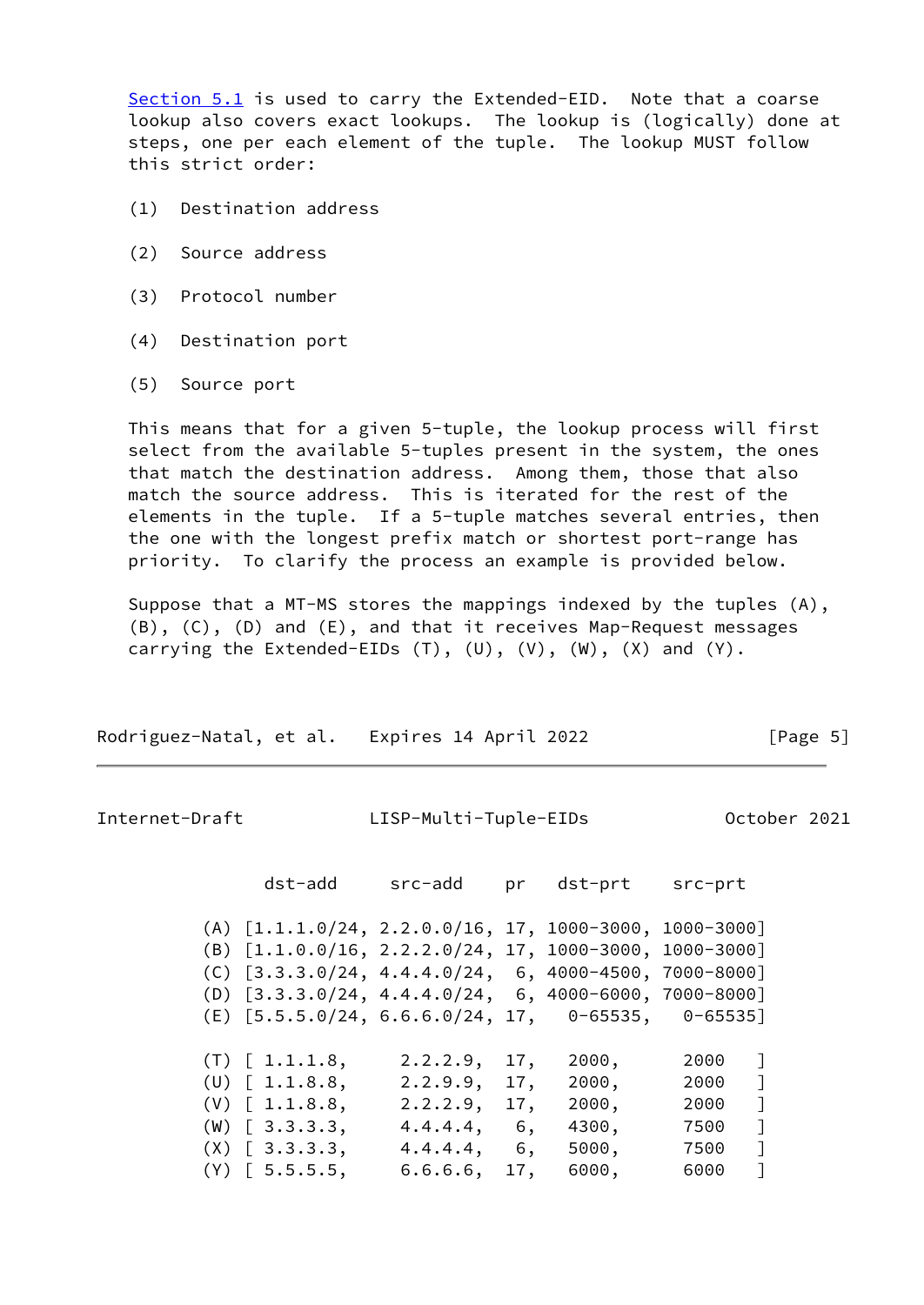Figure 1: 5-tuple example for coarse lookup

- (1) When (T) is Map-Requested, the lookup could match both (A) and (B), however destination address has preference over source address and therefore (A) is returned.
- (2) When (U) is Map-Requested, the lookup will return that no entry exists for the 5-tuple.
- (3) When (V) is Map-Requested, the lookup will return (B).
- (4) When (W) is Map-Requested, the lookup will return (C) and not (D), although both could match the tuple, since the destination port range is shorter in (C).
- (5) When (X) is Map-Requested, the lookup will return (D).
- (6) When (Y) is Map-Requested, the lookup will return (E). A port range of 0-65535 means any port.

<span id="page-6-0"></span>[6.2](#page-6-0). 5-Tuple (Exact)

 In scenarios where 5-tuple coarse lookup is not required, the lookup can be optimized to only account for exact matchs. When using a exact lookup for 5-tuple, the encoding described in **Section 6.1** is used to carry the Extended-EID. The exact match lookup is performed by serializing the elements of the 5-tuple as a single vector of bits. The order to serialize the elements is the same that is described in [Section 5.1](#page-4-3) This (unique) vector of bits is then used as the key to perform a exact match lookup over the available entries.

| Rodriguez-Natal, et al. | Expires 14 April 2022 | [Page 6] |
|-------------------------|-----------------------|----------|
|-------------------------|-----------------------|----------|

<span id="page-6-2"></span>Internet-Draft LISP-Multi-Tuple-EIDs October 2021

<span id="page-6-1"></span>[7](#page-6-1). Mapping Databases for Extended-EIDs

 The mapping database, i.e. the system to interconnect (MT-)MRs and (MT-)MSs should be optimal for each one of the different Extended- EIDs types. This section covers recommended mapping databases for each of the Extended-EIDs described in this document.

<span id="page-6-3"></span> $7.1.$  $7.1.$  5-Tuple (Coarse)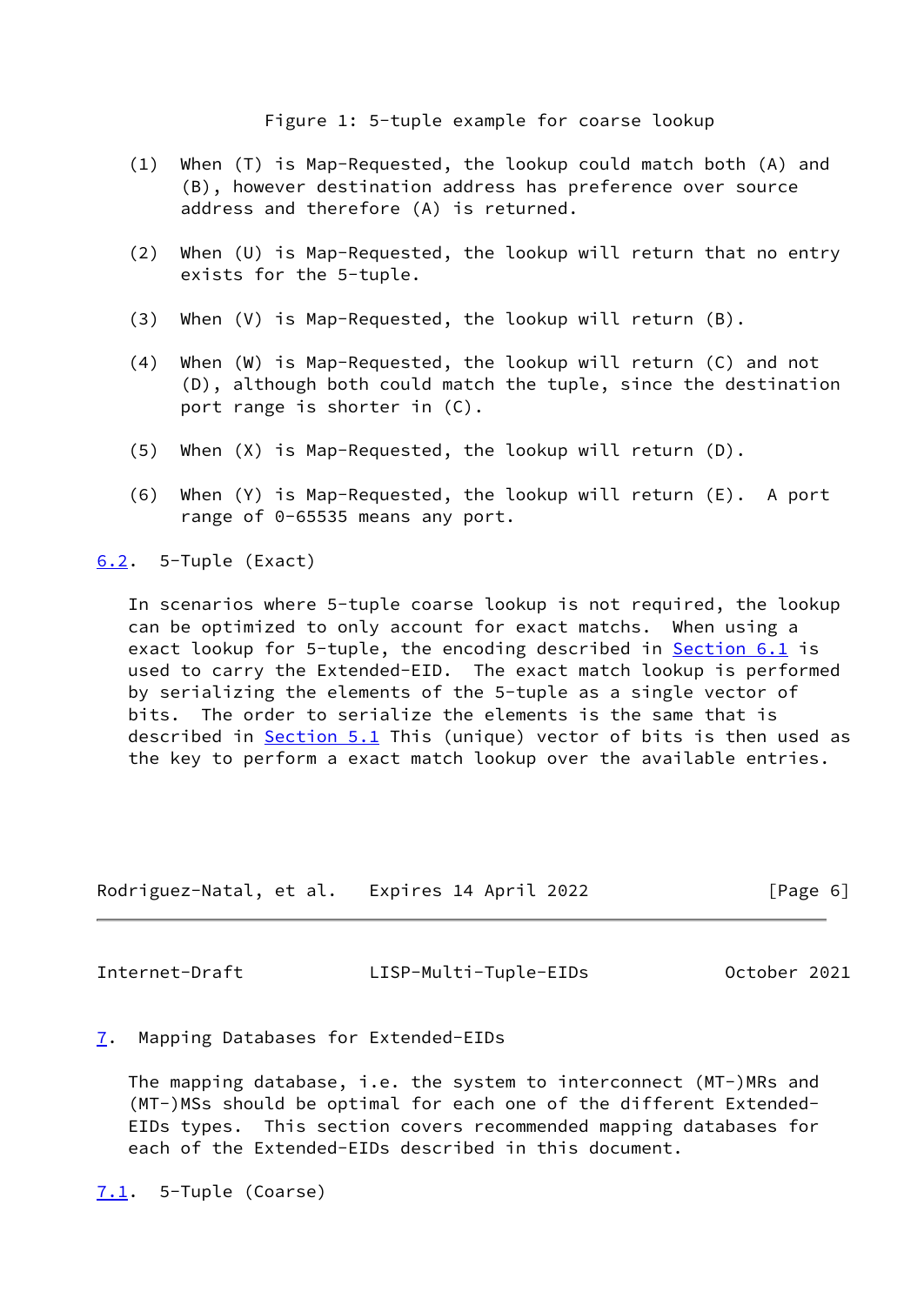The mapping database to be used for a coarse lookup of 5-tuples can leverage on the LISP-DDT mapping database [[RFC8111](https://datatracker.ietf.org/doc/pdf/rfc8111)] since it supports multi-tuple lookups. Note that a LISP-DDT based database can support also a exact lookup.

<span id="page-7-0"></span>[7.2](#page-7-0). 5-Tuple (Exact)

 Although a LISP-DDT based mapping database supports both coarse and exact lookups, the particularities of the latter benefit of using a mapping database optimized for flat namespaces rather than one optimized for hierarchical data. In that sense, the exact match mechanism should be supported by a DHT-like mapping database, such [\[I-D.cheng-lisp-shdht](#page-7-7)] or [LISP-DHT].

<span id="page-7-1"></span>[8](#page-7-1). A Note on Instance-ID

 Instance-ID is a special case to be considered. If it is in use, its lookup is resolved before the lookup for the Extended-EID begins (regardless of the Extended-EID type). In terms of implementation this means that if the Instance-ID is present, it will have always more priority that any other field within the multi-tuple EID. In other words, Instance-ID is the high-order parts of the destination and source addresses and a longest match lookup should be applied to it before looking up the address itself.

- <span id="page-7-2"></span>[9](#page-7-2). Acknowledgments
- <span id="page-7-3"></span>[10.](#page-7-3) IANA Considerations

This memo includes no request to IANA.

<span id="page-7-4"></span>[11.](#page-7-4) Security Considerations

Security Considerations TBD

<span id="page-7-5"></span>[12.](#page-7-5) Normative References

Rodriguez-Natal, et al. Expires 14 April 2022 [Page 7]

<span id="page-7-6"></span>Internet-Draft LISP-Multi-Tuple-EIDs October 2021

<span id="page-7-7"></span>[I-D.cheng-lisp-shdht]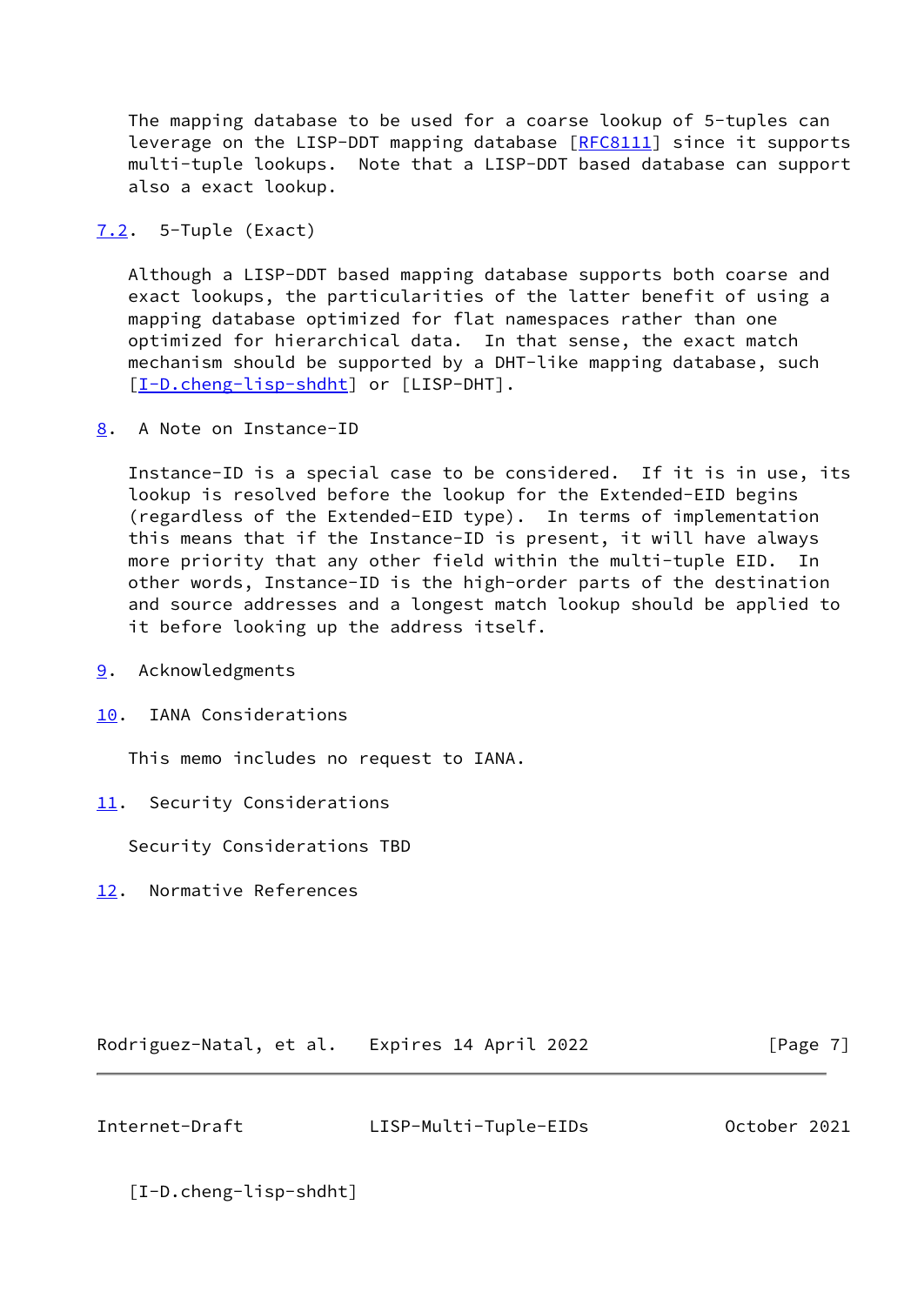Cheng, L. and M. Sun, "LISP Single-Hop DHT Mapping Overlay", Work in Progress, Internet-Draft, [draft-cheng](https://datatracker.ietf.org/doc/pdf/draft-cheng-lisp-shdht-04) [lisp-shdht-04,](https://datatracker.ietf.org/doc/pdf/draft-cheng-lisp-shdht-04) 15 July 2013, <[https://www.ietf.org/archive/id/draft-cheng-lisp-shdht-](https://www.ietf.org/archive/id/draft-cheng-lisp-shdht-04.txt) [04.txt](https://www.ietf.org/archive/id/draft-cheng-lisp-shdht-04.txt)>.

<span id="page-8-0"></span>[I-D.ietf-lisp-rfc6833bis]

 Farinacci, D., Maino, F., Fuller, V., and A. Cabellos, "Locator/ID Separation Protocol (LISP) Control-Plane", Work in Progress, Internet-Draft, [draft-ietf-lisp](https://datatracker.ietf.org/doc/pdf/draft-ietf-lisp-rfc6833bis-30) [rfc6833bis-30,](https://datatracker.ietf.org/doc/pdf/draft-ietf-lisp-rfc6833bis-30) 18 November 2020, <[https://www.ietf.org/archive/id/draft-ietf-lisp](https://www.ietf.org/archive/id/draft-ietf-lisp-rfc6833bis-30.txt) [rfc6833bis-30.txt>](https://www.ietf.org/archive/id/draft-ietf-lisp-rfc6833bis-30.txt).

<span id="page-8-1"></span>[I-D.ietf-lisp-te]

 Farinacci, D., Kowal, M., and P. Lahiri, "LISP Traffic Engineering Use-Cases", Work in Progress, Internet-Draft, [draft-ietf-lisp-te-09,](https://datatracker.ietf.org/doc/pdf/draft-ietf-lisp-te-09) 19 September 2021, <[https://www.ietf.org/archive/id/draft-ietf-lisp-te-](https://www.ietf.org/archive/id/draft-ietf-lisp-te-09.txt) [09.txt](https://www.ietf.org/archive/id/draft-ietf-lisp-te-09.txt)>.

- [RFC2119] Bradner, S., "Key words for use in RFCs to Indicate Requirement Levels", [BCP 14](https://datatracker.ietf.org/doc/pdf/bcp14), [RFC 2119](https://datatracker.ietf.org/doc/pdf/rfc2119), DOI 10.17487/RFC2119, March 1997, <[https://www.rfc-editor.org/info/rfc2119>](https://www.rfc-editor.org/info/rfc2119).
- [RFC8060] Farinacci, D., Meyer, D., and J. Snijders, "LISP Canonical Address Format (LCAF)", [RFC 8060,](https://datatracker.ietf.org/doc/pdf/rfc8060) DOI 10.17487/RFC8060, February 2017, <<https://www.rfc-editor.org/info/rfc8060>>.
- [RFC8111] Fuller, V., Lewis, D., Ermagan, V., Jain, A., and A. Smirnov, "Locator/ID Separation Protocol Delegated Database Tree (LISP-DDT)", [RFC 8111](https://datatracker.ietf.org/doc/pdf/rfc8111), DOI 10.17487/RFC8111, May 2017, [<https://www.rfc-editor.org/info/rfc8111](https://www.rfc-editor.org/info/rfc8111)>.

Authors' Addresses

 Alberto Rodriguez-Natal Cisco Systems 170 Tasman Drive San Jose, CA United States of America

Email: natal@cisco.com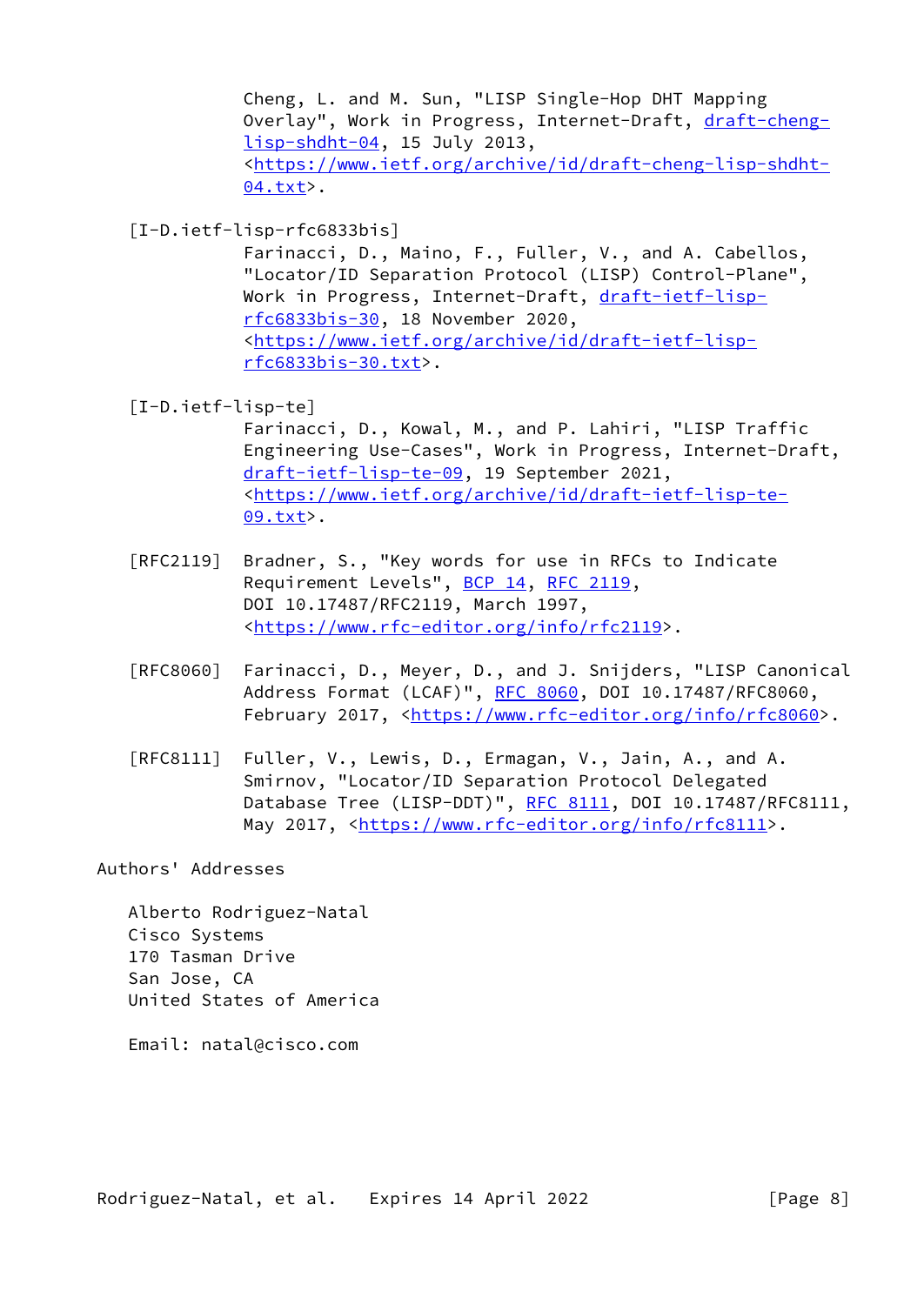Albert Cabellos-Aparicio Technical University of Catalonia Barcelona Spain

Email: acabello@ac.upc.edu

 Sharon Barkai Nexar Inc. CA United States of America

Email: sharon.barkai@getnexar.com

 Vina Ermagan Google United States of America

Email: ermagan@gmail.com

 Darrel Lewis Cisco Systems 170 Tasman Drive San Jose, CA United States of America

Email: darlewis@cisco.com

 Fabio Maino Cisco Systems 170 Tasman Drive San Jose, CA United States of America

Email: fmaino@cisco.com

 Dino Farinacci lispers.net San Jose, CA United States of America